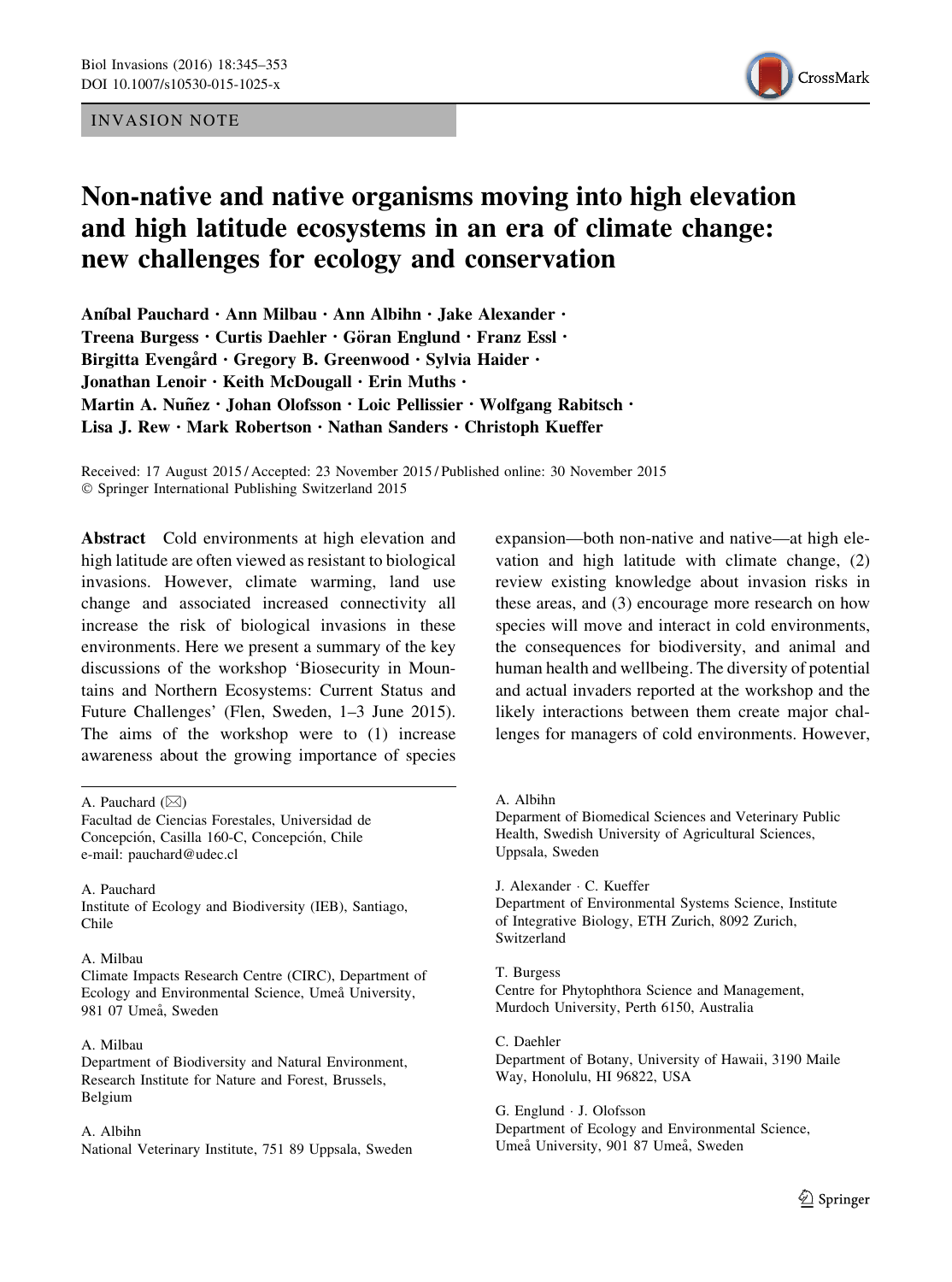since these cold environments have experienced fewer invasions when compared with many warmer, more populated environments, prevention has a real chance of success, especially if it is coupled with prioritisation schemes for targeting invaders likely to have greatest impact. Communication and co-operation between cold environment regions will facilitate rapid response, and maximise the use of limited research and management resources.

Keywords Alien species - Arctic - Exotic species - Biosecurity · Migration · Range expansion · Risk · Sub-polar

# Introduction

Cold environments at high elevation and high latitude are characterised by unique biodiversity and provide crucial ecosystem services to local and global human wellbeing, including provisioning of food and water, and carbon storage (Crawford [2014;](#page-7-0) Kueffer [2015](#page-7-0)). These cold regions are often viewed as resistant to biological invasions (Ruiz and Hewitt [2009;](#page-8-0) Bennett et al. [2015;](#page-6-0) Zefferman et al. [2015](#page-8-0)). Due to an extreme climate and limited accessibility, these areas have until recently been characterised by low human population density and relatively little direct human modification. However, climate warming, land use

F. Essl - W. Rabitsch

Environment Agency Austria, Spittelauer Lände 5, 1090 Vienna, Austria

B. Evengård

Division of Infectious Diseases, Department of Clinical Microbiology, Umeå University, 901 87 Umeå, Sweden

#### G. B. Greenwood

Mountain Research Initiative (MRI), Institute of Geography, University of Bern, Erlachstrasse 9A Trakt 3, 3012 Bern, Switzerland

#### S. Haider

Institute of Biology, Geobotany and Botanical Garden, Martin Luther University Halle-Wittenberg, Halle (Saale), Germany

change (e.g. expansion of tourism and resource extraction), and associated increased global connectivity all increase the risk of biological invasions in these cold environments (Pauchard et al. [2009](#page-8-0); Convey [2011;](#page-7-0) Petitpierre et al. [2015;](#page-8-0) Alsos et al. [2015\)](#page-6-0). These changes facilitate the introduction and establishment of new species that may alter the composition and dominance patterns of existing communities of microorganisms, plants and animals (cf. thermophilization, northern greening; Gottfried et al. [2012](#page-7-0); Duque et al. [2015](#page-7-0)). Species movements into colder environments can be viewed as a double edged sword with both positive and negative consequences on biodiversity: having desired species track climate change would be positive for biodiversity conservation and reduce the risk of extinctions; conversely, some of the new invasions and potential interactions may pose a new threat to the communities they invade. Beyond classical invasions of non-native species arriving from other biogeographic areas, native species moving into new habitat types or climate zones along elevation or latitudinal climate gradients (Lenoir and Svenning [2015\)](#page-7-0) will pose a new type of invasion issue. Therefore, biological invasions are rapidly becoming an important threat to the unique biodiversity and important ecosystem services of cold environments, as well as to the human populations' health and wellbeing in these regions.

Here we present a summary of the key concepts discussed during the first international workshop on

S. Haider

German Centre for Integrative Biodiversity Research (iDiv), Leipzig, Germany

## J. Lenoir

UR "Ecologie et Dynamique des Systèmes Anthropisés" (EDYSAN, FRE 3498 CNRS-UPJV), Université de Picardie Jules Verne, 1 Rue des Louvels, 80000 Amiens, France

#### K. McDougall

Department of Ecology, Environment and Evolution, La Trobe University, P.O. Box 821, Wodonga, VIC 3689, Australia

#### E. Muths

Fort Collins Science Center, U.S. Geological Survey, 2150 Centre Ave. Bldg C, Fort Collins, CO 80526, USA

F. Essl

Division of Conservation Biology, Vegetation and Landscape Ecology, University of Vienna, Rennweg 14, 1030 Vienna, Austria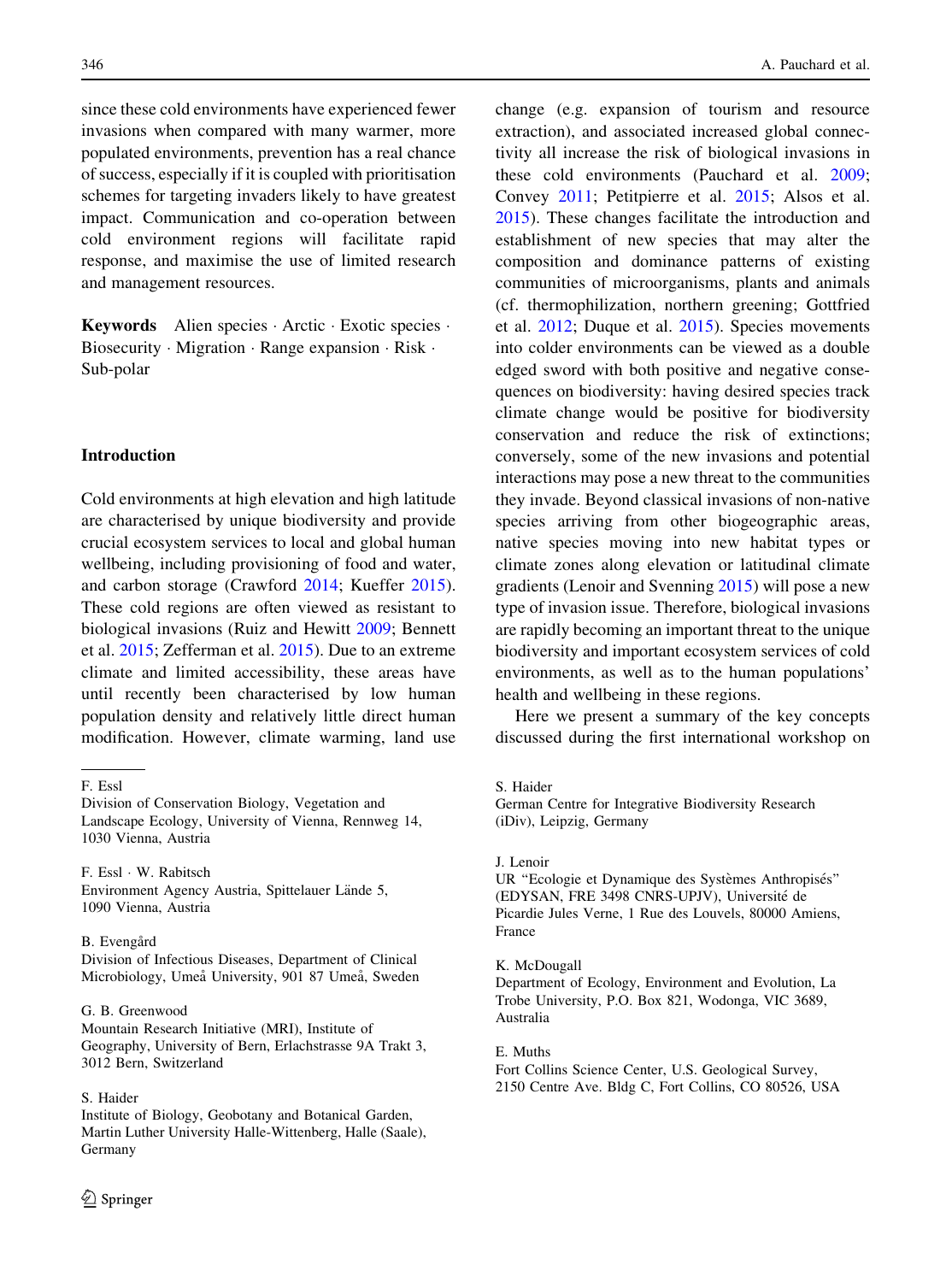biosecurity in cold environments, entitled 'Biosecurity in Mountains and Northern Ecosystems: Current Status and Future Challenges' (Flen, Sweden, 1–3 June 2015). The workshop was organized by the Mountain Invasion Research Network (MIREN), a global network aimed at understanding the effects of global change on plant invasions and biodiversity in mountainous areas (Kueffer et al. [2014\)](#page-7-0). The aims of the workshop were to (1) increase awareness about the growing importance of species expansion—both nonnative and native—at high elevation and high latitude with climate change, (2) review existing knowledge about invasion risks in these areas, and (3) encourage more research on how species will move and interact in cold environments, and the consequences for biodiversity, and animal and human health and wellbeing.

The workshop brought together 22 scientists with expertise covering most major organism groups (plants, animals, fungi and pathogenic microorganisms) and geographic regions (Africa, the Americas, Asia, Australia, Europe and the Arctic). Based on case studies presented during the workshop, we focused on three main questions: (1) how will changing conditions affect invasion risks in cold environments, (2) how can we understand and deal with novel multispecies interactions that might emerge in these environments, and (3) what are the immediate threats posed by emerging invasive species, including diseases and pathogens? In this report we summarize some of the presented case studies and synthesise first insights gained at the workshop to answer our three guiding questions. We specifically focus our discussion on alpine, arctic and subantarctic ecosystems

M. A. Nuñez

L. Pellissier

Landscape Ecology, Institute of Terrestrial Ecosystems, ETH Zurich, Zurich, Switzerland

#### L. Pellissier

Swiss Federal Research Institute WSL, 8903 Birmensdorf, Switzerland

#### L. J. Rew

Department of Land Resources and Environmental Sciences, Montana State University, Bozeman, MT 59717, USA

world-wide. We did not consider Antarctica as this cold continent represents a very unique set of conditions, which have been discussed elsewhere in the literature (e.g. Hughes et al. [2015](#page-7-0)).

# Changing conditions causing invasions: climate, connectivity and migration

While there is a clearly documented trend of species migration towards colder places (Lenoir and Svenning [2015\)](#page-7-0), there are still several knowledge gaps in the literature. There are also important biases in research efforts, with the tropics and the coldest places on Earth far less studied than temperate biomes, and many more published case studies reporting range shifts towards higher latitudes for animals than for plants (Lenoir and Svenning [2015](#page-7-0)). Methodological shortfalls are also present with a strong bias towards reporting unidimensional and unidirectional range shifts, while multifacetted assessments of species range shifts are strongly needed (Lenoir and Svenning [2013,](#page-7-0) [2015](#page-7-0); Petitpierre et al. [2015\)](#page-8-0). For instance, terrestrial native organisms are not only shifting their ranges towards higher latitudes or elevations as is usually reported, but they are also shifting ranges in unexpected directions (e.g. toward the equator or downward; e.g. Lenoir et al. [2010\)](#page-7-0). These other types of range shifts involve regional or local anomalies in climate change velocity as well as interactions of climate, environment (including land use modification) and species traits.

Non-native plant invasions at high elevation have so far been limited by reduced human activity at high

M. Robertson

Centre for Invasion Biology, Department of Zoology and Entomology, University of Pretoria, Pretoria 0002, South Africa

## N. Sanders

Center for Macroecology, Evolution and Climate, Natural History Museum of Denmark, University of Copenhagen, Universitetsparken 15, Copenhagen, Denmark

C. Kueffer

Centre for Invasion Biology, Department of Botany and Zoology, Stellenbosch University, Matieland 7602, South Africa

Grupo de Ecología de Invasiones, Universidad Nacional del Comahue, INIBIOMA, CONICET, Quintral 1250, C.P. 8400 Bariloche, Argentina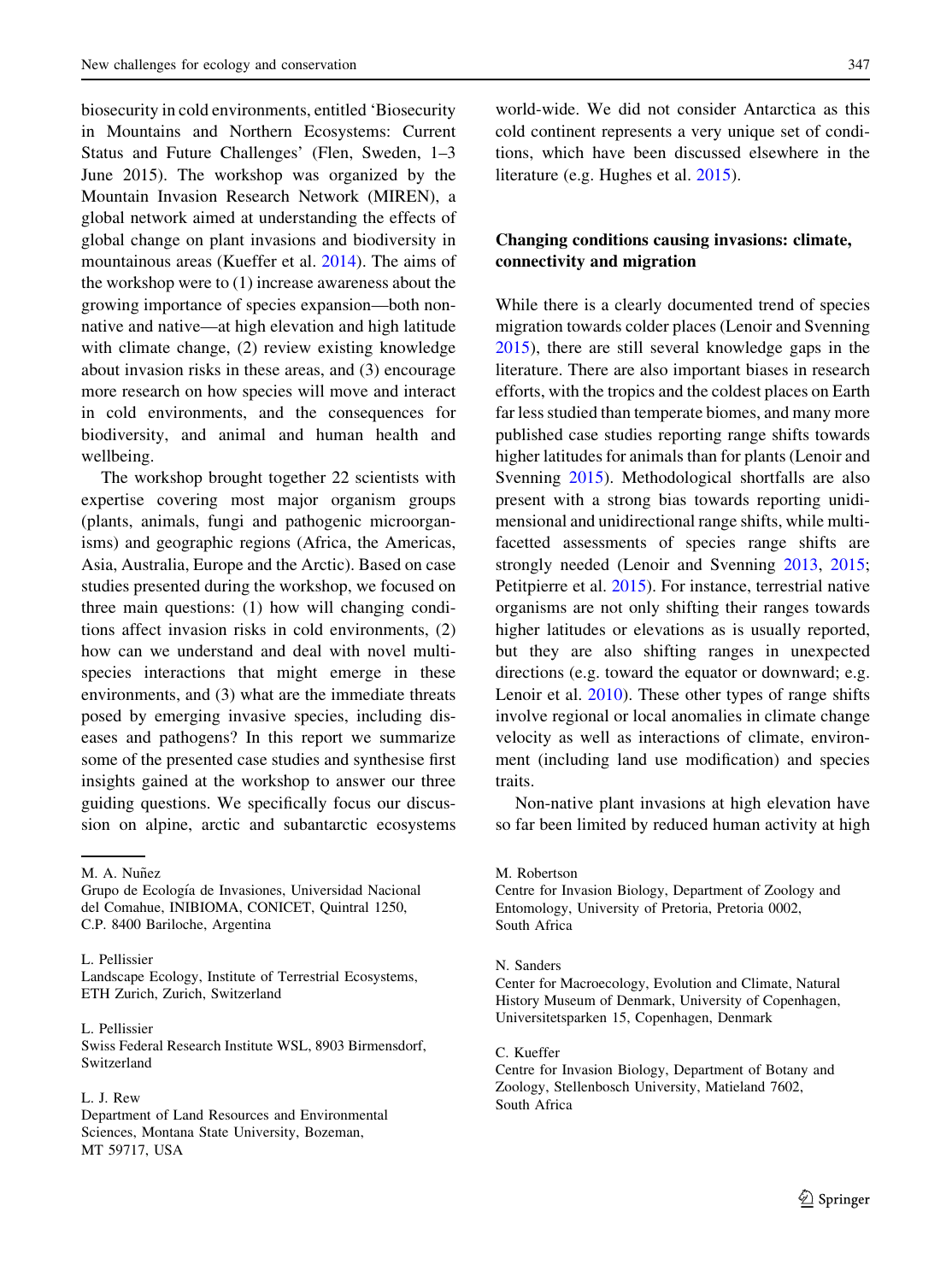<span id="page-3-0"></span>

Fig. 1 Changes in biotic interactions in cold environments. Upper left reindeer herding and migration may increase the rate of new pathogen introductions especially under warmer conditions. Upper right, mycorrhizal mutualism is needed for Pinus contorta to invade above treeline in Southern Argentina (inset pine root colonized by ectomycorrhizal fungi). Lower panel comparative research across hemispheres may help to

elevation coupled with a climatic filter (Alexander et al. [2011;](#page-6-0) Petitpierre et al. [2015](#page-8-0)). Roads and other anthropogenic environments have been the main corridors for species spread into mountain habitats. MIREN is using multiple methods to detect how species are moving in mountain environments [\(www.](http://www.mountaininvasions.org) [mountaininvasions.org](http://www.mountaininvasions.org); Kueffer et al. [2013,](#page-7-0) [2014](#page-7-0)). Among the main findings of MIREN are that most non-native species at high elevations are lowland generalists that have been able to pass the climatic filter, and that many of these species are common across continents (Alexander et al. [2011;](#page-6-0) McDougall et al. [2011](#page-7-0)). However, a new wave of invasions of

understand how cold environments and their species will respond to new conditions. A standardized seeding experiment is conducted in Sweden (subartic, lower left) and Chile (subantartic, lower right) to test which factors determine the successful establishment of non-native plant species in cold regions

specialists may be underway due to increasing tourism and transcontinental movement (Pauchard et al. [2009](#page-8-0)), and the rate of such invasions is likely to increase as the human population continues to increase and become more mobile. A methodological framework such as MIREN's could be applied to study species movement in arctic regions, thereby combining multiple factors of global change. For example, the ongoing Swedish Research Links Project ''Plant invasions at high altitudes and latitudes: What drives them and how to manage them?'' is currently testing how other factors besides temperature (e.g. disturbance, fertilization and increasing propagule pressure)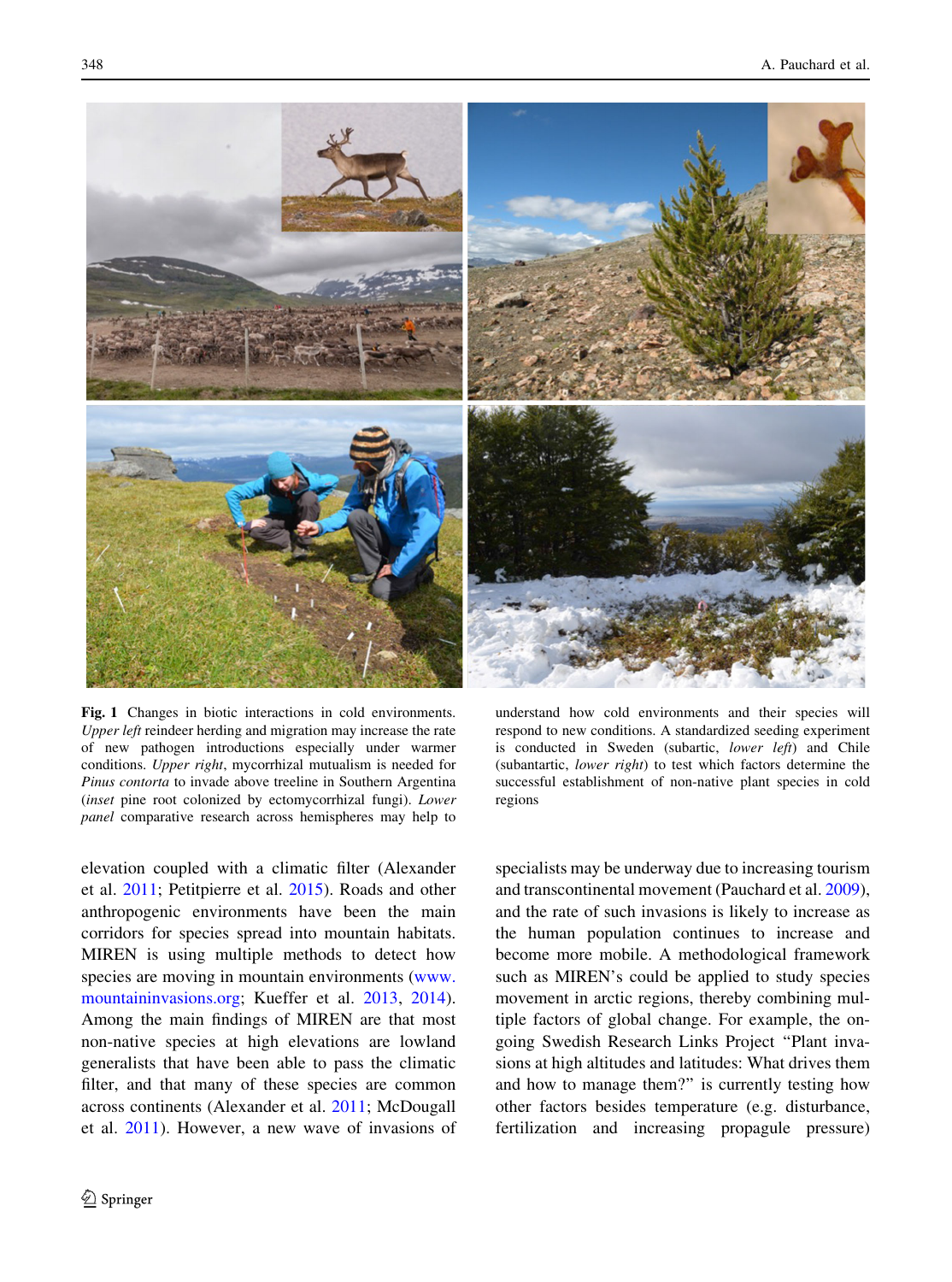influence the future spread of non-native plants into high elevation and high latitude ecosystems (Milbau et al. unpublished, Fig. [1](#page-3-0)). Preliminary results suggest that even in cold places disturbance, fertilization and propagule pressure facilitate the invasion process.

The response of other less studied taxa to changes in cold ecosystems is even more uncertain. Non-vascular plants such as bryophytes play key ecosystem roles in cold environments and therefore changes in their distribution and abundance may trigger important ecosystem changes (Rozzi et al. [2008](#page-8-0)). Until recently, non-native bryophytes have received little attention. However, it has become clear that these silent invaders have the potential to spread into cool and humid environments (Essl et al. [2013](#page-7-0)) such as northern and high-altitude environments. Given their high dispersal capacity, they may rapidly track climate change (Lenoir et al. [2012](#page-7-0); Essl et al. [2013\)](#page-7-0). There are first indications that non-native bryophytes forming dense mats (e.g. Campylopus introflexus) can have important environmental effects including changes in microclimate, seedling establishment, and habitat quality for arthropods (Essl et al. [2014\)](#page-7-0). The spread of non-native bryophytes may be a greater threat to biodiversity in cold environments, e.g. in open vegetation types such as alpine swards, than in more productive ecosystems in warmer climates.

Human-driven connectivity has continued to increase throughout the Anthropocene between and within all regions of the world, via the main transportation vectors (land, sea and air). However, natural connectivity has decreased due to habitat fragmentation and the creation of dispersal barriers. Such opposing trends have ambiguous effects on biodiversity, which is for instance evident for freshwater fishes. The spread of warm-adapted fish species upstream and to northern latitudes often results in local extinctions of cold-adapted salmonid species (Hein et al. [2014\)](#page-7-0). Barriers such as waterfalls, dams and weirs can limit the upstream spread of such novel colonizers, thereby creating refuges for threatened native species. However, the same barriers simultaneously restrict the capacity of native species to track climate change. Therefore, an important challenge for managers is how to restore natural connectivity letting native species move freely so they can adapt to the changing climate, but also limiting the movement of invasive species to protect native species and local genetic pools. How non-native species take advantage of connectivity in the landscape remains uncertain and should be taken into account when designing biological corridors aimed to facilitate the movement of native species with climate change (Fausch et al. [2009\)](#page-7-0). Another conservation conundrum is the potential for genetic dilution from intentional introduction and supplementation of populations for conservation purposes (e.g. alpine marmots, Kruckenhauser and Pinsker [2008\)](#page-7-0). Such introduction programs could cause loss of fitness or species integrity through gene exchange (hybidization and introgression) with closely related species (IUCN [2013](#page-7-0)).

#### New multi-species and multi-trophic interactions

Differences in how species and populations respond to climate change can lead to asynchrony in the rate at which species track climate change, decoupling current species associations (Alexander et al. [2015\)](#page-6-0), causing possible ecosystem disruption. Studies have shown that plants and animals seem to track suitable abiotic conditions under climate change (Chen et al. [2011;](#page-7-0) Bertrand et al. [2011](#page-7-0)) and because of differential migration rates, shifts in interactions across trophic levels are expected (Rasmann et al. [2014\)](#page-8-0). For instance, given higher dispersal capacities, insect herbivores will react more rapidly than plants to climate change and migrate faster to higher elevations (Rasmann et al. [2014\)](#page-8-0). As a result, herbivore pressure might increase at higher elevation, which could promote plant community turnover. In high elevation areas, the lower resistance of plants to herbivores will likely exacerbate this turnover (Pellissier et al. [2012](#page-8-0), [2014\)](#page-8-0). This is being assessed by artificially increasing the abundance of grasshoppers in an on-going field study (Descombes and Pellissier Unpublished). Initial results show that herbivore impact on alpine plants is highly species-specific. Insect herbivore movement into the alpine zone is thus expected to strongly modulate plant species abundance and migration into higher elevations. For example, native, thermophilous plants spreading to higher altitudes have traits that make them particularly vulnerable to generalist herbivores: thus, generalist herbivores can retard changes to plant communities due to warming. However, this may not be the case for human-dispersed non-native species, which can possess different traits to thermophilous species, possibly making them less susceptible to generalist herbivores (Alexander et al. [2015\)](#page-6-0).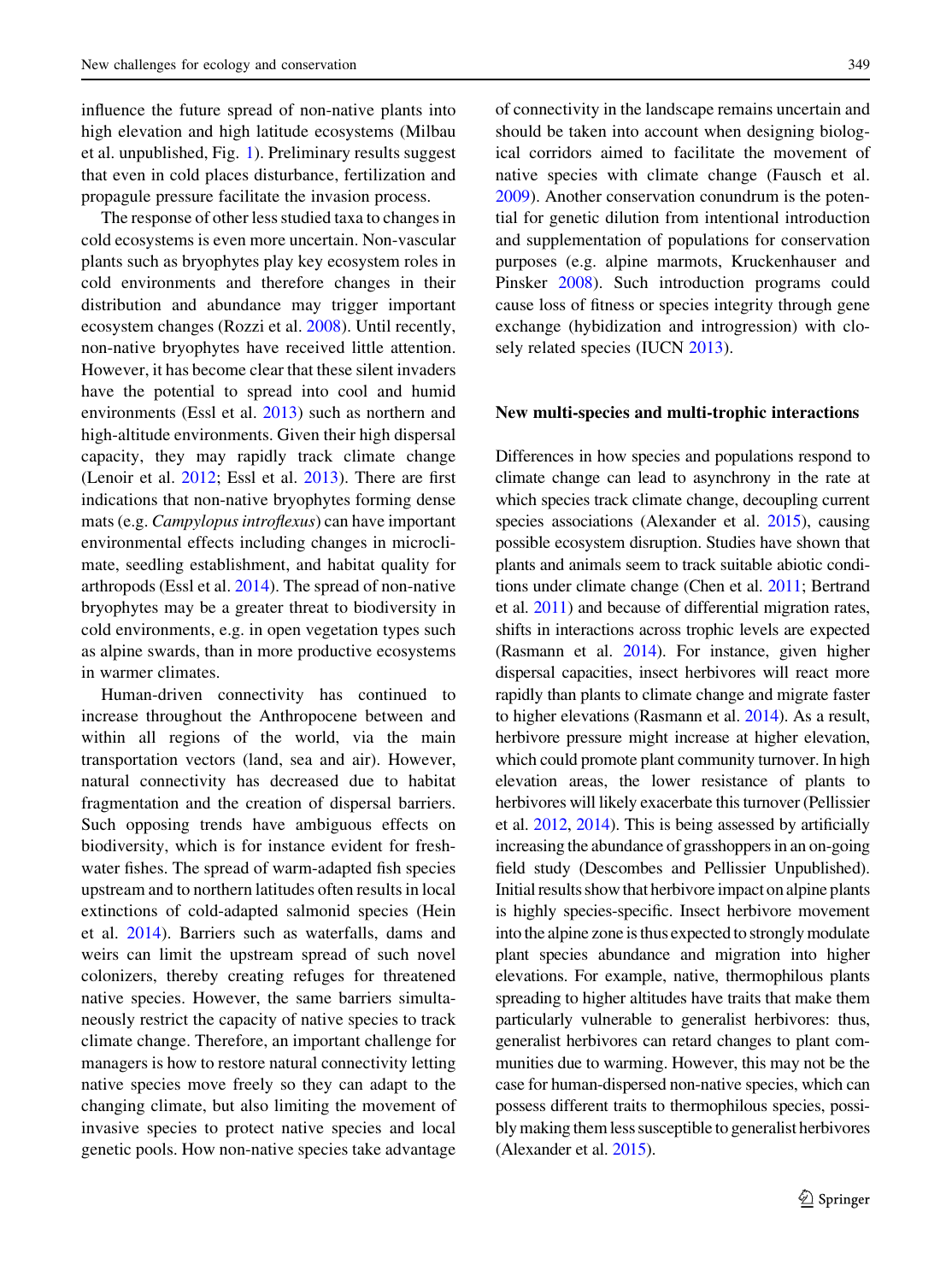More generally, little is known about emerging species interactions because the migration of many ecologically important species is poorly understood. There is, for instance, growing evidence showing that climate change will influence the distributions of nonnative ants (Roura-Pascual et al. [2011](#page-8-0); Bertelsmeier et al. [2013\)](#page-6-0). While it is unlikely that any of the most prevalent or most ecologically damaging invasive ant species will spread to the coldest environments, there is some evidence that climate change has the potential to lead to shifts in the distribution and abundance of both native and invasive ant species. Warren and Chick [\(2013](#page-8-0)) showed how changing climates influenced the distribution of native ant species along an elevation gradient in southern United States, with consequences for seed dispersal mutualisms. In addition, several studies in low elevation forest sites have demonstrated how the Asian needle ant (Brachyponera chinensis) alters native ant communities and seeddispersal mutualisms (e.g., Rodriguez-Cabal et al. [2012\)](#page-8-0) and models suggest that this invasive ant is likely to move upward in both latitude and elevation (Bertelsmeier et al. [2015\)](#page-6-0).

Mutualistic interactions may also be modified by species migration. For example, some mycorrhizal species, especially ectomycorrhizae, which tend to be highly host specific and the main type of mycorrhizal association for trees in cold environments, might already be a limiting factor for plant movement into higher elevations and northern latitudes (Nuñez et al. [2009,](#page-7-0) Fig. [1\)](#page-3-0). Plants and their associated fungi disperse independently; therefore dispersal limitations for mycorrhizae (e.g. lack of dispersal vector such as large herbivores, Nuñez et al. [2013](#page-7-0)) may hamper the rate of plant movement. This may have implications for conservation management: reducing fungi dispersal may help to reduce the rate of plant invasions.

#### Emerging diseases and pathogens

Many interconnected factors are responsible for the continuing and growing importance of infectious human diseases in the Arctic and mountain environments. In the late 19th and early 20th centuries, infectious diseases were the major causes of mortality in Arctic communities. Although the health of indigenous peoples of the circumpolar region has improved over the last 50 years, the rates of many human infectious diseases are still higher in Arctic indigenous communities than in non-indigenous populations in the area (Parkinson et al. [2015\)](#page-8-0). More recently, the emergence of climate-sensitive infectious diseases in the Arctic region presents a new threat to those living there (Evengard and McMichael [2011](#page-7-0)). A particular challenge will be to understand and address interactions between animals, disease agents and humans under new climatic conditions. Climate change has already caused an increased burden of tularemia in northern Sweden, due to increasing mosquito outbreaks in the boreal forest region (Rydén et al. [2012](#page-8-0)). Haemorrhagic fever puumala virus is another example of a climate sensitive infection, with an unexpected and large outbreak in northern Sweden in 2008 (Pettersson et al. [2008](#page-8-0)).

Climate warming can facilitate the rapid dispersal of infectious disease vectors and pathogens, which will not only affect humans but also their associated animals. For example, semi-domesticated reindeer in Scandinavia and the Arctic are adapted to harsh environments but immunologically naïve to new diseases (Fig.  $1$ ). In this situation, West Nile fever is the emerging vector borne disease. Fenced reindeer in more southern locations have already been severely affected by infections of West Nile fever (Palmer et al. [2004\)](#page-7-0), suggesting more northerly reindeer populations could be severely impacted if the disease continues to spread. Because it is a zoonotic infection it may also cause diseases in humans (Montgomery and Murray [2015\)](#page-7-0). Rapid detection of newly emerging diseases may be difficult and slow, particularly for free-ranging species such as reindeer. The movement of ticks northward is already noticeable in Sweden, posing similar threats to animal and human health (Jaenson and Lindgren [2011\)](#page-7-0). Warming climates can also indirectly increase disease risks. For instance, freeze–thaw conditions might limit wild foraging of reindeer in winter, thereby increasing the need for supplementary feeding, which requires fencing and thus causes crowding, stress and increased potential for disease transmission (e.g. zoonotic diseases) between reindeer but also with the surrounding human population.

While warming may stress certain species, it can ameliorate harsh conditions or provide additional habitats for other species living at their climatic limits. For example, native amphibians residing at high elevations are likely to colonize additional habitat made available by climate warming (Seimon et al. [2007\)](#page-8-0). However, the amphibian chytrid fungus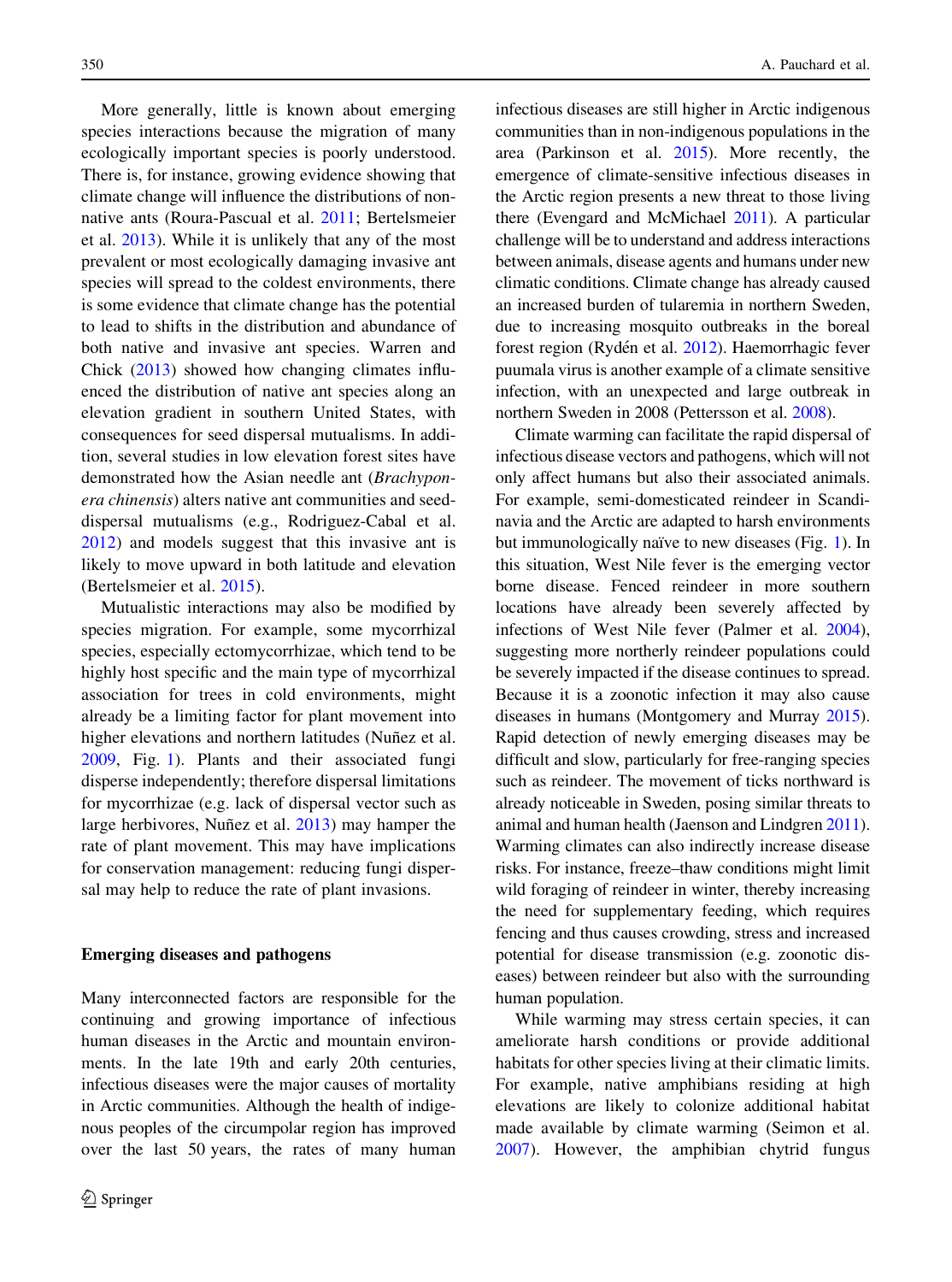<span id="page-6-0"></span>(Batrachochytrium dendrobatidis, Bd), a lethal pathogen responsible for amphibian declines worldwide, readily colonizes habitats alongside its amphibian hosts (Seimon et al. [2007\)](#page-8-0). Bd is routinely found at high elevations from the Rocky Mountains (Pilliod et al. [2010\)](#page-7-0), to the Sierra Nevadas (Vredenburg et al. [2010\)](#page-8-0), the Andes (Seimon et al. [2007\)](#page-8-0) and at high latitudes (e.g., Northwest Territory, Canada, Schock et al. [2010\)](#page-8-0). Some research from high elevation locations indicates that cold environments do not necessarily limit this pathogen (e.g., Knapp et al. [2011\)](#page-7-0), although other studies indicate that cold temperature limits Bd (Muths et al. [2008,](#page-7-0) Pilliod et al. [2010](#page-7-0)). Certainly, Bd and significant amphibian declines have been reported at high altitudes but the relationship between the two is not straight-forward (Fisher et al. [2009\)](#page-7-0) and will likely to be further complicated by a changing climate.

Tracking species movement with climate change is challenging, particularly for cryptic species. For example, Phytophthora cinnamomi, one of the most devastating plant pathogens in temperate regions worldwide (Cahill et al. [2008\)](#page-7-0), has recently been recorded in diverse subalpine ecosystems previously considered unsuitable for its survival. It is not yet clear if it has established there because climatic conditions are changing or, because of adaptation to cold climates. In any case, disease expression is likely to increase with climate warming (Cahill et al. [2008](#page-7-0)).

# **Conclusions**

The diversity of potential and actual invaders reported at the workshop and the likely interactions between them create major challenges for managers of cold environments: but, there are also opportunities. Historically, cold environments have experienced fewer invasions when compared with warmer, more populated environments. Many native and non-native species are migrating along with the changing climate, which could generate positive and negative conservation outcomes depending on the species and the receiving community. The source and nature of many of the likely invaders are already known because for high altitudes they will often come from surrounding lowlands, and for high latitudes they will often come from adjoining lower latitudes. Furthermore, the human-mediated vectors of invasion in these cold

environments are relatively few and well-identified. However, as globalization increases, there will not only be an intensification of invasion vectors and their agents, but the incidence of new invaders pre-adapted to cold environments may rise. In this scenario, prevention has a real chance of success, especially if it is coupled with prioritisation schemes for targeting invaders likely to have greatest impact. Communication and co-operation between cold environment regions (e.g. the Arctic Council; [http://www.arctic](http://www.arctic-council.org)[council.org](http://www.arctic-council.org)) will facilitate rapid response and maximise the use of limited research and control resources for managing native and non-native invaders in highlatitude and high-altitude areas.

Acknowledgments The workshop was supported through funding by the Mountain Research Initiative (MRI) of the University of Bern (Switzerland), the Marcus Wallenberg Foundation for International Scientific Collaboration, the Oscar and Lili Lamms Remembrance Foundation, the Arctic Research Centre at Umeå University (ARCUM), and the Climate Impacts Research Centre (CIRC). AP is supported by CONICYT, Chile grant PFB-23 and the Ministry of Economy, Chile grant ICM P05-002. FE and WR acknowledge support from the Environment Agency Austria. AM, AP, JL and MN acknowledge support from the Swedish Research Council (VR 2012-6252). Any use of trade, product, or firm names is for descriptive purposes only and does not imply endorsement by the U.S. Government. This manuscript is US Geological Survey Amphibian Research and Monitoring Initiative product no. 534.

### References

- Alexander JM, Kueffer C, Daehler CC, Edwards PJ, Pauchard A, Seipel T, Consortium M (2011) Assembly of nonnative floras along elevational gradients explained by directional ecological filtering. Proc Natl Acad Sci USA 108:656–661
- Alexander JM, Diez JM, Levine JM (2015) Novel competitors shape species' responses to climate change. Nature 525:515–518. doi:[10.1038/nature14952](http://dx.doi.org/10.1038/nature14952)
- Alsos I, Ware C, Elven R (2015) Past Arctic aliens have passed away, current ones may stay. Biol Invasions 17:3113–3123
- Bennett JR, Shaw JD, Terauds A, Smol JP, Aerts R, Bergstrom DM, Blais JM, Cheung WWL, Chown SL, Lea M-A, Nielsen UN, Pauly D, Reimer KJ, Riddle MJ, Snape I, Stark JS, Tulloch VJ, Possingham HP (2015) Polar lessons learned: long-term management based on shared threats in Arctic and Antarctic environments. Front Ecol Environ 13:316–324
- Bertelsmeier C, Guénard B, Courchamp F (2013) Climate change may boost the invasion of the Asian Needle Ant. PLoS One 8(10):e75438
- Bertelsmeier C, Luque GM, Hoffmann BD, Courchamp F (2015) Worldwide ant invasions under climate change. Biodivers Conserv 24:117–128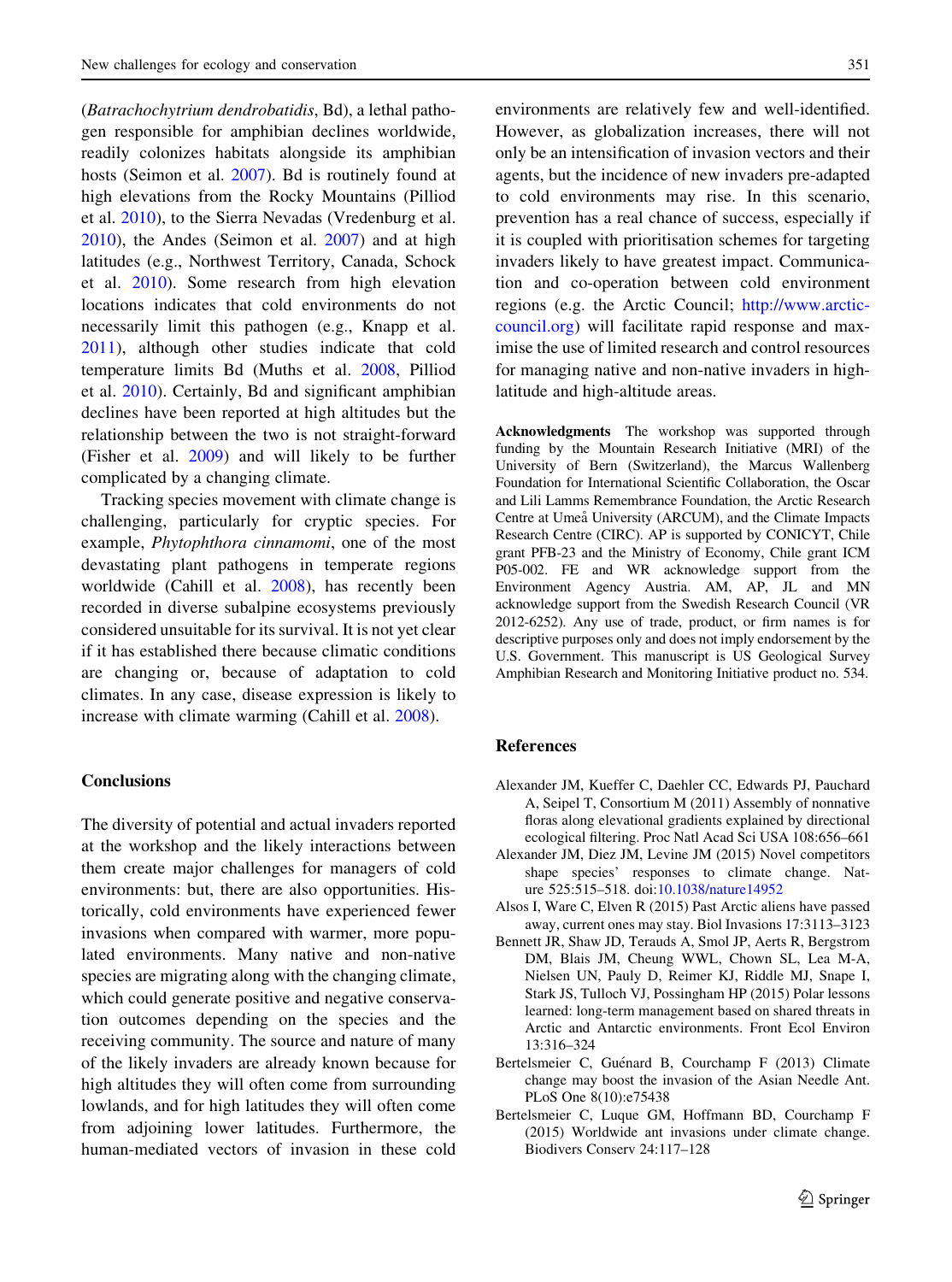- <span id="page-7-0"></span>Bertrand R, Lenoir J, Piedallu C, Riofrio-Dillon G, de Ruffray P, Vidal C, Pierrat J-C, Gegout J-C (2011) Changes in plant community composition lag behind climate warming in lowland forests. Nature 479:517–520
- Cahill DM, Rookes JE, Wilson BA, Gibson L, McDougall KL (2008) Phytophthora cinnamomi and Australia's biodiversity: impacts predictions and progress towards control. Turner Review No. 17. Aust J Bot 56:279–310
- Chen IC, Hill JK, Ohlemüller R, Roy DB, Thomas CD (2011) Rapid range shifts of species associated with high levels of climate warming. Science 333:1024–1026
- Convey P (2011) Antarctic terrestrial biodiversity in a changing world. Polar Biol 34:1629–1641
- Crawford RMM (2014) Tundra-taiga biology: human, plant, and animal survival in the arctic. Oxford University Press, Oxford
- Duque A, Stevenson PR, Feeley KJ (2015) Thermophilization of adult and juvenile tree communities in the northern tropical Andes. Proc Natl Acad Sci 112:10744–10749
- Essl F, Steinbauer K, Dullinger S, Mang T, Moser D (2013) Telling a different story: a global assessment of bryophyte invasions. Biol Invasions 15:1933–1946
- Essl F, Steinbauer K, Dullinger S, Mang T, Moser D (2014) Little, but increasing evidence of impacts of alien bryophytes. Biol Invasions 16:1175–1184
- Evengard B, McMichael A (2011) Vulnerable populations in the Arctic. Glob Health Action 4:3–5
- Fausch KD, Rieman BE, Dunham JB, Young MK, Peterson DP (2009) Invasion versus isolation: Trade-offs in managing native salmonids with barriers to upstream movement. Conserv Biol 23:859–870
- Fisher MC, Garner TW, Walker SF (2009) Global emergence of Batrachochytrium dendrobatidis and amphibian chytridiomycosis in space, time, and host. Annu Rev Microbiol 63:291–310
- Gottfried M, Pauli H, Futschik A, Akhalkatsi M, Barancok P, Benito Alonso JL, Coldea G, Dick J, Erschbamer B, Fernandez Calzado MR, Kazakis G, Krajci J, Larsson P, Mallaun M, Michelsen O, Moiseev D, Moiseev P, Molau U, Merzouki A, Nagy L, Nakhutsrishvili G, Pedersen B, Pelino G, Puscas M, Rossi G, Stanisci A, Theurillat J-P, Tomaselli M, Villar L, Vittoz P, Vogiatzakis I, Grabherr G (2012) Continent-wide response of mountain vegetation to climate change. Nat Clim Change 2:111–115
- Hein CL,  $\ddot{\text{Ohlund G}}$ , Englund G (2014) Fish introductions reveal the temperature dependence of species interactions. Proc R Soc Ser B 281:1471–2954
- Hughes KA, Pertierra LR, Molina-Montenegro MA, Convey P (2015) Biological invasions in terrestrial Antarctica: what is the current status and can we respond? Biodivers Conserv 24:1031–1055
- IUCN/SSC (2013). Guidelines for Reintroductions and Other Conservation Translocations. Version 1.0. Gland, Switzerland: IUCN Species Survival Commission, viiii + 57 pp
- Jaenson TGT, Lindgren E (2011) The range of Ixodes ricinus and the risk of contracting Lyme borreliosis will increase northwards when the vegetation period becomes longer. Ticks Tickborne Dis 2(1):44–49
- Knapp RA, Briggs CJ, Smith TC, Maurer JR (2011) Nowhere to hide: impact of a temperature-sensitive amphibian

pathogen along an elevation gradient in the temperate zone. Ecosphere 2:art93

- Kruckenhauser L, Pinsker W (2008) Microsatellite variation in autochthonous and introduced populations of the Alpine marmot (Marmota marmota) along a European west–east transect. J Zool Syst Evol Res 42:19–26
- Kueffer C (2015) Mountain biomes. Oxf Bibliogr Ecol. doi:[10.](http://dx.doi.org/10.1093/obo/9780199830060-0119) [1093/obo/9780199830060-0119](http://dx.doi.org/10.1093/obo/9780199830060-0119)
- Kueffer C, McDougall K, Alexander J, Daehler C, Edwards PJ, Haider S, Milbau A, Parks C, Pauchard A, Reshi ZA, Rew L, Schroder M, Seipel T (2013) Plant invasions into mountain protected areas: assessment, prevention and control at multiple spatial scales. In: Foxcroft LC, Pyšek P, Richardson DM, Genovesi P (eds) Plant invasions in protected areas: patterns, problems and challenges. Springer, Dordrecht, pp 89–113
- Kueffer C, Daehler C, Dietz H, McDougall K, Parks C, Pauchard A, Rew L (2014) The Mountain Invasion Research Network (MIREN). Linking local and global scales for addressing an ecological consequence of global change. GAIA 23:263–265
- Lenoir J, Svenning JC (2013) Latitudinal and elevational range shifts under contemporary climate change. Encycl Biodivers 4:599–611
- Lenoir J, Svenning JC (2015) Climate-related range shifts towards a comprehensive research framework. Ecography 38:15–28
- Lenoir J, Gégout JC, Guisan A, Vittoz P, Wohlgemuth T, Zimmermann NE, Dulinger S, Pauli H, Willner W, Svenning JC (2010) Going against the flow: potential mechanisms for the unexpected downward range shifts of some mountain plant species despite a warming climate. Ecography 33:295–303
- Lenoir J, Virtanen R, Oksanen J, Oksanen L, Luoto M, Grytnes JA, Svenning JC (2012) Dispersal ability links to crossscale species diversity patterns across the Eurasian Arctic tundra. Glob Ecol Biogeogr 21:851–860
- Pilliod DS, Muths E, Scherer RD, Bartelt PE, Corn PS, Hossack BR, Lambert BA, McCaffery R, Gaughan C (2010) Effects of amphibian chytrid fungus on individual survival probability in wild boreal toads. Conserv Biol 24:1259–1267
- McDougall KL, Khuroo AA, Loope LL, Parks CG, Pauchard A, Reshi ZA, Rushworth I, Kueffer C (2011) Plant invasions in mountains: global lessons for better management. Mt Res Dev 31:380–387
- Montgomery RR, Murray KO (2015) Risk factors for West Nile virus infection and disease in populations and individuals. Expert Rev Anti Infect Ther 13:317–325
- Muths E, Pilliod DS, Livo LJ (2008) Distribution and environmental limitations of an amphibian pathogen in the Rocky Mountains, USA. Biol Conserv 141:1484–1492
- Nuñez MA, Horton TR, Simberloff D (2009) Lack of belowground mutualisms hinders Pinaceae invasions. Ecology 90:2352–2359
- Nuñez MA, Hayward J, Horton TR, Amico GC, Dimarco RD, Barrios-Garcia MN, Simberloff D (2013) Exotic mammals disperse exotic fungi that promote invasion by exotic trees. PLoS One 8:e66832
- Palmer MV, Stoffregen WC, Rogers DG, Hamir AN, Richt JA, Pedersen DD, Waters WR (2004) West Nile virus infection